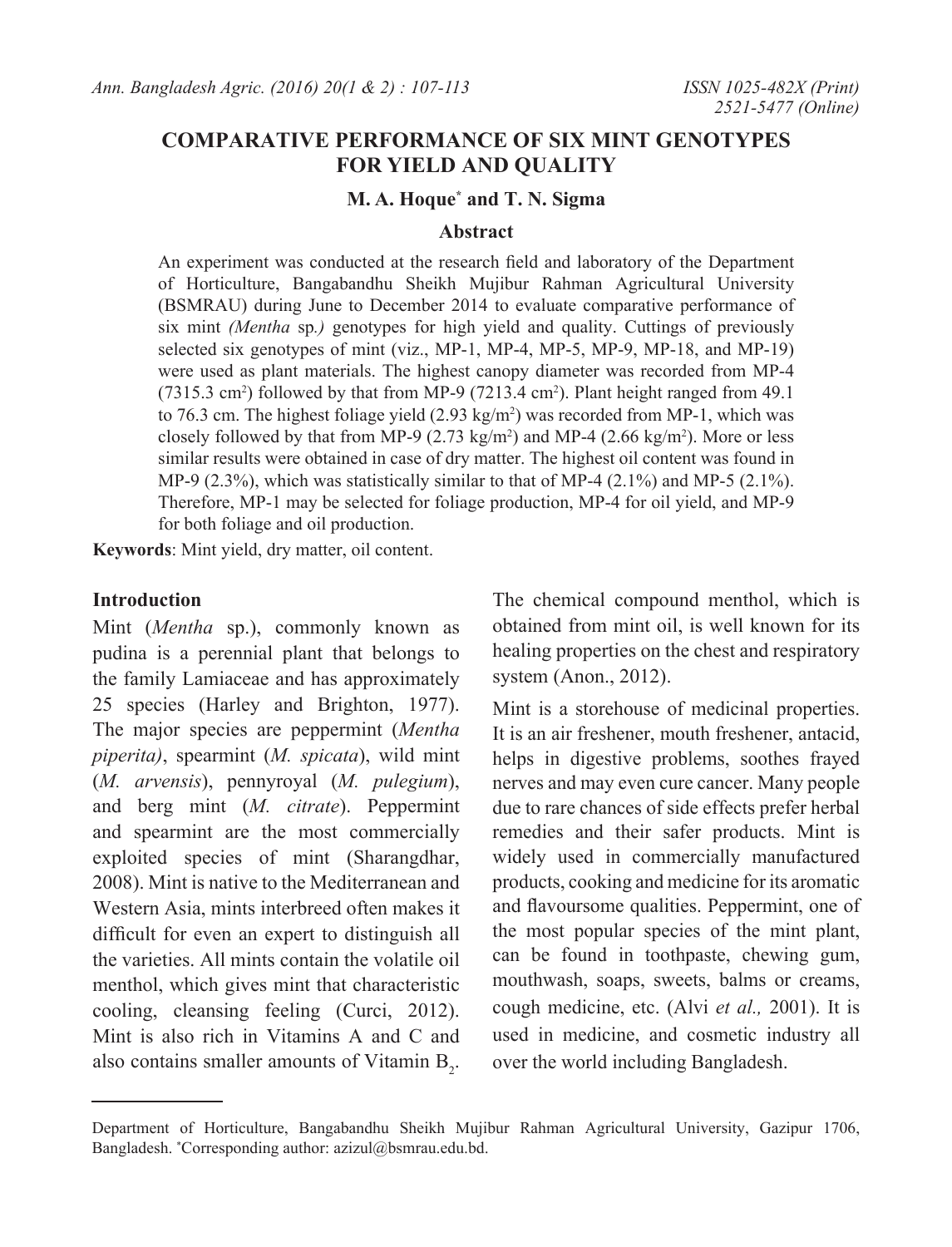The United States is the world's main producer of mint oil, which is extracted mainly by steam distillation and solvent extraction (Gupta, 1991). In Asia, India, Afghanistan, and Pakistan are main producers of mint (Sharangdhar, 2008). Considering the importance of this high value profitable crops and world demand, recently, Afghanistan has completed a project on mint with the help of ICARDA. They have collected several genotypes of mint and selected high yielding cultivar that yielded 13.75 tons per hectare foliage compared to a yield range of 5.35- 11.40 tons per hectare in other cultivars. It was calculated a net average profit of US\$ 8,515/ ha and that was much higher than average income from opium poppies. They have also produced mint oil, mint water, and dried mint and sold in domestic and international market under the project activities using simple distillation plant. Moreover, they have trained and engaged 6,340 female members of different families in producing different mint products from which the females earned for their families and help towards empowerment (Anon., 2008).

In Bangladesh, mint is grown scattered all over the country. Although, it has immense importance and demand in different cosmetic and medicine industries as well as to the consumers, but there is no statistics available in this country about area and production of mint. Presently, mint oil is imported from abroad for using in industries. The Department of Horticulture, BSMRAU has collection of 22 genotypes of mint, which were collected through a MoST funded project in the year 2012-13 from different parts of Bangladesh (Hoque, 2013). These collected genotypes have been maintained and

characterized in the previous years, and six genotypes have been selected as promising for cultivation. Moreover, *in-vitro* propagation protocol has also been developed from those project activities. Therefore, it is needed to evaluate those promising genotypes of mint and standardize their production package. Considering the above facts, the present investigation has been undertaken to evaluate the selected six mint genotypes with a view to finding out suitable one for commercial cultivation.

## **Materials and Methods**

The experiment was conducted at the research field of the Department of Horticulture, BSMRAU, Gazipur during June 2014 to December 2014. Six selected mint genotypes were evaluated to select the best adapted one(s) to the local environmental conditions for high yield and quality. In this regard, cuttings of previously selected genotypes of mint viz., MP-1, MP-4, MP-5, MP-9, MP-18, and MP-19 were used as plant materials. The upper portions of the aerial stem with at least five nodes were used as planting materials. The experiment was designed following the Randomized Complete Block Design with three replications, where the cuttings were planted at a spacing of 45 cm  $\times$  45 cm on 05 June 2014. Before planting, plots were fertilized  $\omega$  120 kg N/ha, 50 kg P/ha, and 40 kg K/ha (Rahman, 2014). Irrigation, weeding, and other intercultural operations were done as per necessity to raising a good crop. The unit plot size was  $1.8 \text{ m} \times 1.2 \text{ m}$ . Harvesting was done at 60, 90, and 120 DAP. Data on growth habit, canopy diameter, plant height, branch density, main stem diameter, stem color, stem hair, hair density, leaf length, leaf width, leaf color, leaf shape, foliage yield,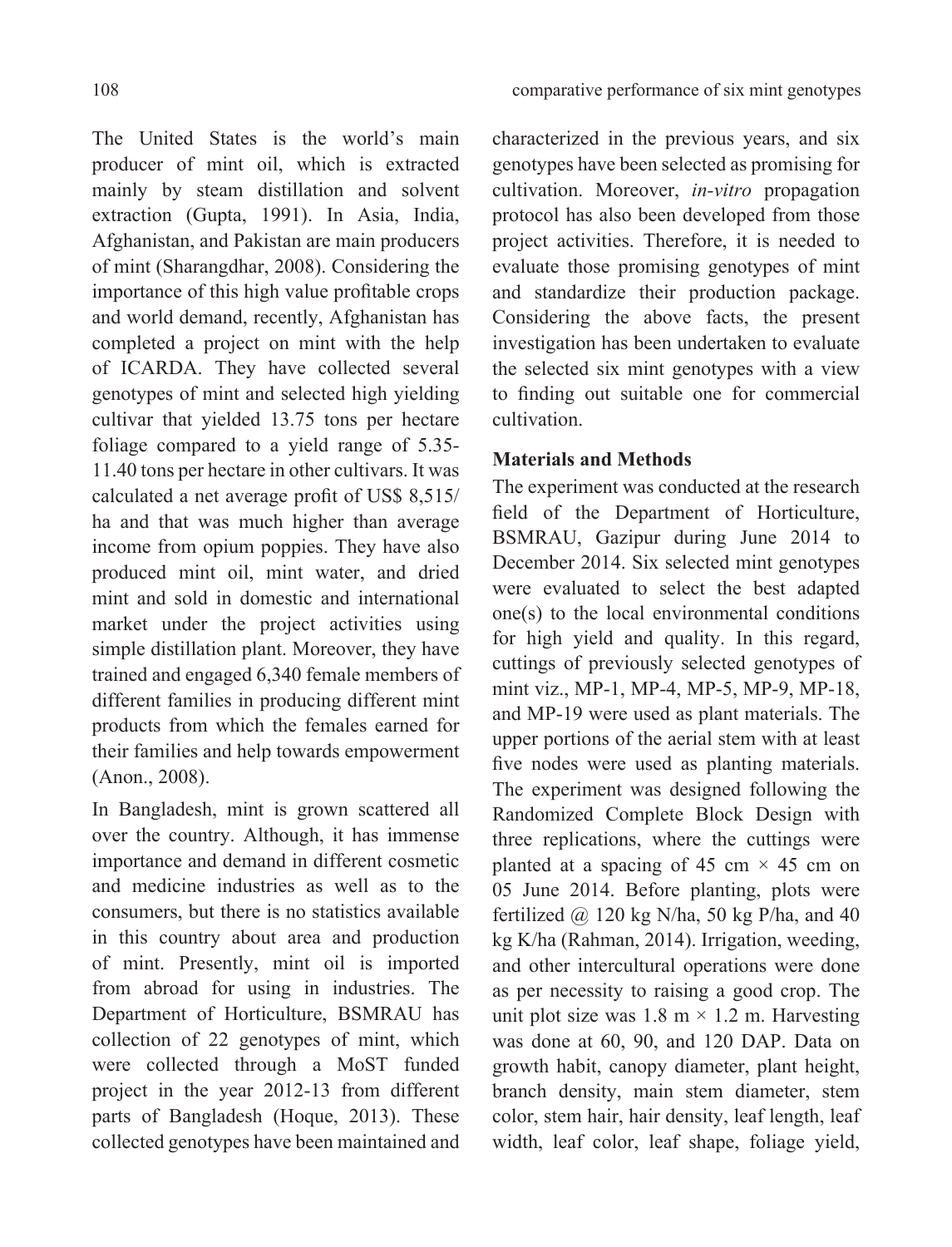dry matter and oil content were recorded. Data on different qualitative parameters were collected following draft descriptor list of *Mentha piperita* L. (Anon., 2011). Soxhlet apparatus was used to extract mint oil according to the method described by Almeida *et al*. (2012), where *n*-hexene was used as solvent. The collected data were analyzed using MSTATC-C program and means were separated using DMRT.

## **Results and Discussion**

Growth habit, canopy diameter, plant height, and branch density in different genotypes of mint are presented in Table 1. Among six studied genotypes, five genotypes produced spreading type and only one produced erect type plant. Canopy diameter in the genotypes varied significantly. Canopy diameter was recorded highest in the genotype MP-4 (7315.3 cm<sup>2</sup> ), which was statistically similar with the canopy diameter of MP-9  $(7213.4 \text{ cm}^2)$  but significantly differed from other genotypes. Canopy diameter is an important criterion for a crop as it determines the spacing of that particular crop. Crop that has higher canopy needs higher spacing for producing maximum yield. Canopy diameter was the lowest in the

genotype MP-1 (1819.0 cm2 ). Plant height among the genotypes also varied significantly and ranged from 49.1 cm (MP-18) to 76.3cm (MP-4). The highest plant height was found in the genotype MP-4 (76.3 cm), which was statistically similar with the height of MP-9 (66.3 cm), but significantly differed from others. Hoque (2013) also reported to have more or less similar plant height (25.7 cm to 84.3 cm), which authenticated the present findings. Islam *et al.* (2003) reported to have a variable plant height using different levels of NPK fertilizers. Branch density also varied among the genotypes. The highest plant density (7.0) was recorded in the genotype MP-19 and the lowest branch density (3.0) was recorded in the genotypes MP-4, MP-9, and MP-18 (Table 1). Branch density is an important factor as higher branch density ensures higher amount of leaves, which is expected in a leafy crop like mint.

The highest diameter of main stem (4.7 mm) were recorded in the genotype MP-9, which was statistically similar to MP-4  $(4.5)$ mm) and MP-18 (4.1 mm), but significantly differed with other genotypes. Stem color in the genotypes were purple, violet, purple

| Table 1. Growth habit, canopy diameter, plant height, and branch density in six different |  |  |  |  |
|-------------------------------------------------------------------------------------------|--|--|--|--|
| genotypes of mint                                                                         |  |  |  |  |

| Genotype  | Growth habit | Canopy diameter $(cm2)$ | Plant height (cm) | Branch density   |
|-----------|--------------|-------------------------|-------------------|------------------|
| $MP-1$    | Spreading    | 1819.0c                 | 55.5 bc           | 5.0 <sub>b</sub> |
| $MP-4$    | Spreading    | 7315.3 a                | 76.3 a            | 3.0c             |
| $MP-5$    | Spreading    | 3777.0 b                | 55.7 b            | 5.0 <sub>b</sub> |
| $MP-9$    | Spreading    | 7213.4 a                | 66.3 ab           | 3.0c             |
| $MP-18$   | Erect        | 2075.0c                 | 49.1c             | 3.0c             |
| $MP-19$   | Spreading    | 2384.3 bc               | 62.1 <sub>b</sub> | 7.0a             |
| $CV(\% )$ |              | 119                     | 13.4              | 6.6              |
| F-value   |              | *                       | *                 | $\ast$           |

Means followed by same letter(s) in a column do not differ significantly by DMRT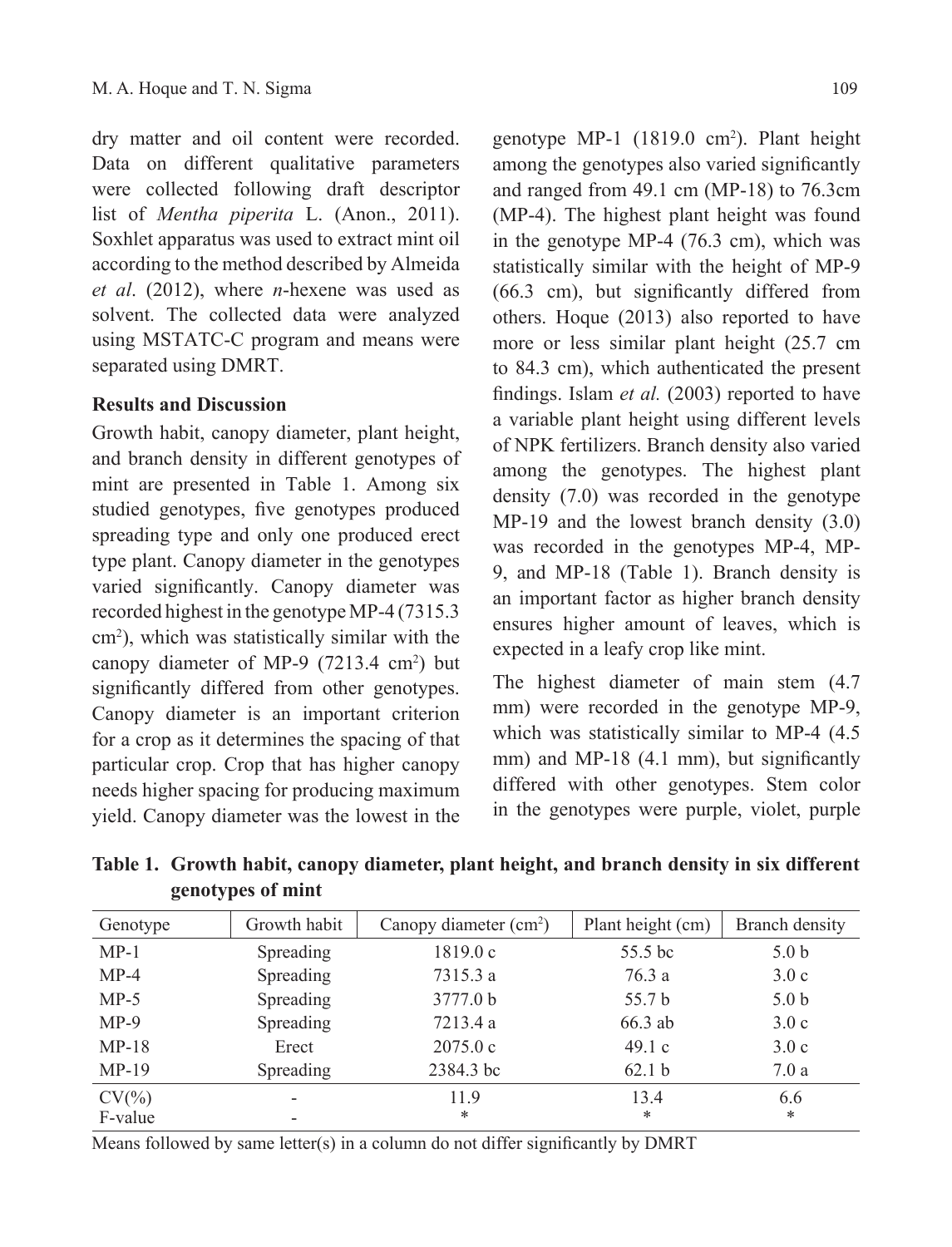green, and green. Stem hair was found absent in all the genotypes except MP-18. Stem hair density of MP-18 was found dense (Table 2).

Leaf characters of different mint genotypes are presented in Table 3. Leaf color in MP-4 was dark green, MP-1, and MP-5 was light green, while in others, it was green. Length of leaf varied from 4.1 to 8.7 cm. The highest leaf length was found in the genotype MP-4 (8.7 cm), which was statistically similar with the length of MP-9 (7.6 cm) and MP-18 (8.0cm) but significantly differed from the others. The highest width of leaf was observed in the genotype MP-1 (2.9 cm) and that was statistically similar with other genotypes except MP-5 (2.3 cm). Variable shape of leaves was produced by different genotypes. However, leaf shape in MP-18 was lanceolate, MP-1 and MP-5 was ovate-oblong, MP-9 was ovate-lanceolate, MP-19 was ovate, and in MP-4 was oblong-lanceolate (Table 3).

Foliage yield, dry matter and oil content in different mint genotypes are presented in Table 4. It is revealed from the table that foliage yield per plant ranged from 312.5g to 536.7g. The highest foliage yield per plant was recorded in the genotype MP-9 (536.7g),

which was statistically similar to the foliage yield of MP-1 (519.2g) and MP-4 (483.3g) but significantly differed from other genotypes. Likewise, foliage yield (kg/m<sup>2</sup>) also varied significantly and ranged from  $1.96 \text{ kg/m}^2$  to 2.93  $\text{kg/m}^2$  (Table 4). This differed with a project completion report, where the recorded foliage yield was found to range from 2.67  $\text{kg/m}^2$  to 6.87 kg/m<sup>2</sup> in different local mint genotypes (Anon., 2008). The difference in yield might be due to locality, production technique, season, management practice, and prevailing environment. Hoque *et al*. (2015) recorded more or less similar yield in different mint genotypes, which supported the present findings. Kattimani (2000) recorded to have an average of 28.36 mt/ha total biomass yield in mint, where they used 8-9 cm long runner cuttings bearing 2-3 pair of small leaves as planting material. Moreover, he used 60 cm row spacing, which was different from the present investigation.

Dry matter  $(\%)$  of leaf in the studied genotypes also varied significantly. The highest leaf dry matter was recorded in the genotype MP-1 (19.3%), which was statistically similar to that of MP-9 (17.5%), MP-18 (19.1%), and

| Table 2. Main stem diameter, stem color, stem hair and stem hair density in six different |  |  |  |  |  |  |
|-------------------------------------------------------------------------------------------|--|--|--|--|--|--|
| genotypes of mint                                                                         |  |  |  |  |  |  |

| Genotype  | Main stem diameter (mm) | Stem color   | Stem hair | Stem hair density |
|-----------|-------------------------|--------------|-----------|-------------------|
| $MP-1$    | 3.4c                    | Purple       | Absent    | Nil               |
| $MP-4$    | $4.5$ ab                | Purple green | Absent    | Nil               |
| $MP-5$    | 3.2c                    | Violet       | Absent    | Nil               |
| $MP-9$    | 4.7a                    | Violet       | Absent    | Nil               |
| $MP-18$   | 4.1a                    | Green        | Present   | Dense             |
| $MP-19$   | 3.9 <sub>bc</sub>       | Purple       | Absent    | Nil               |
| $CV(\% )$ | 12.1                    |              |           |                   |
| F-value   | *                       |              |           |                   |

Means followed by same letter(s) in a column do not differ significantly by DMRT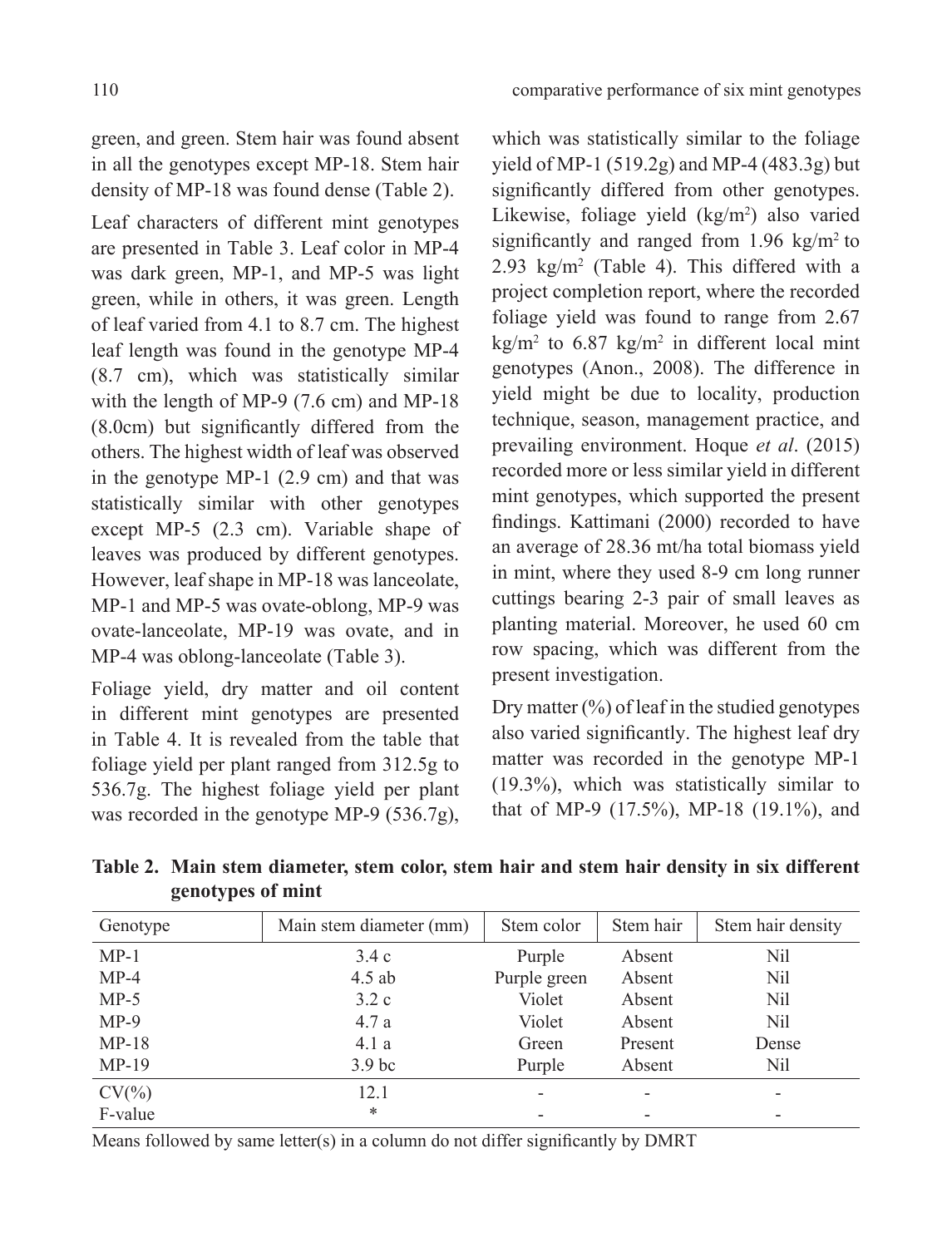| Genotype  | Color of leaf | Length of leaf $(cm)$ | Width of leaf (cm) | Leaf shape        |
|-----------|---------------|-----------------------|--------------------|-------------------|
| $MP-1$    | Light green   | 5.4 <sub>b</sub>      | 2.9a               | Ovate-oblong      |
| $MP-4$    | Dark green    | 8.7 a                 | $2.6$ ab           | Oblong-lanceolate |
| $MP-5$    | Light green   | 4.1 <sub>b</sub>      | 2.3 <sub>b</sub>   | Ovate-oblong      |
| $MP-9$    | Green         | 7.6 a                 | 2.8a               | Ovate-lanceolate  |
| $MP-18$   | Green         | 8.0a                  | $2.6$ ab           | Lanceolate        |
| $MP-19$   | Green         | 4.6 <sub>b</sub>      | 2.8a               | Ovate             |
| $CV(\% )$ |               | 9.6                   | 10.2               |                   |
| F-value   |               | *                     | $\ast$             | -                 |

**Table 3. Color, length, width of fully grown leaf and length of petiole in six different mint genotypes**

Means followed by same letter(s) in a column do not differ significantly by DMRT

MP-19 (18.2%) but significantly differed with other genotypes (Table 4). Islam (2013) found variable dry matter in mint by using different spacings and planting materials. In case of oil content, a significant variation was found among the genotypes and it ranged from 1.1 to 2.3%. The genotype MP-19 produced the highest oil content  $(2.3\%)$ , which was statistically similar to MP-4 (2.1%) and MP-5 (2.1%) and significantly differed from that of other genotypes. This result slightly differed from the findings reported by Islam *et al.* (2003). They obtained a range of 0.75- 1.82% oil content in Mint. This discrepancy might be due to differences of cultivars, locations,

management practices, nutrient content of plants, age of plant, and many other factors (Hoque, 2013). Yaseen *et al*. (2000) reported to have low oil production in different cultivars of mint at closer spacing. Whereas, Ali *et al.* (1999) found that plants harvested repeatedly whenever they attained a height of 15.0 cm produced maximum leaf dry matter and oil content in mint. Srivastava *et al.* (2000) reported that the harvest of immature or over mature mint plants gave lower yields of oil, which had higher percentages of inferior terpenoids. Vikrant *et al*. (2004) obtained maximum mint oil when they applied nitrogen @160 kg N/ha. Kumar *et al*. (1999)

| Genotype  | Foliage yield/                          | Foliage yield                  | Dry matter     | Oil content      |
|-----------|-----------------------------------------|--------------------------------|----------------|------------------|
|           | $\mathbf{plant}\left(\mathbf{g}\right)$ | $\frac{\text{kg}}{\text{m}^2}$ | $(\%)$ of leaf | $(\%)$           |
| $MP-1$    | 519.2 ab                                | 2.93a                          | 19.3a          | 1.3c             |
| $MP-4$    | 483.3 ab                                | 2.66a                          | $16.1$ bc      | 2.1a             |
| $MP-5$    | 312.5c                                  | 1.97 <sub>b</sub>              | 14.5c          | 2.1a             |
| $MP-9$    | 536.7 a                                 | 2.73a                          | 17.5 ab        | 2.3a             |
| $MP-18$   | 314.1c                                  | 1.96 <sub>b</sub>              | 19.1a          | 1.7 <sub>b</sub> |
| $MP-19$   | 433.1 b                                 | $2.31$ ab                      | 18.2 ab        | 1.1 <sub>d</sub> |
| $CV(\% )$ | 11.2                                    | 11.2                           | 11.5           | 13.4             |
| F-value   | $\ast$                                  | $\ast$                         | $\ast$         | $\ast$           |

**Table 4. Foliage yield, dry matter, and oil content in six different mint genotypes**

Means followed by same letter(s) in a column do not differ significantly by DMRT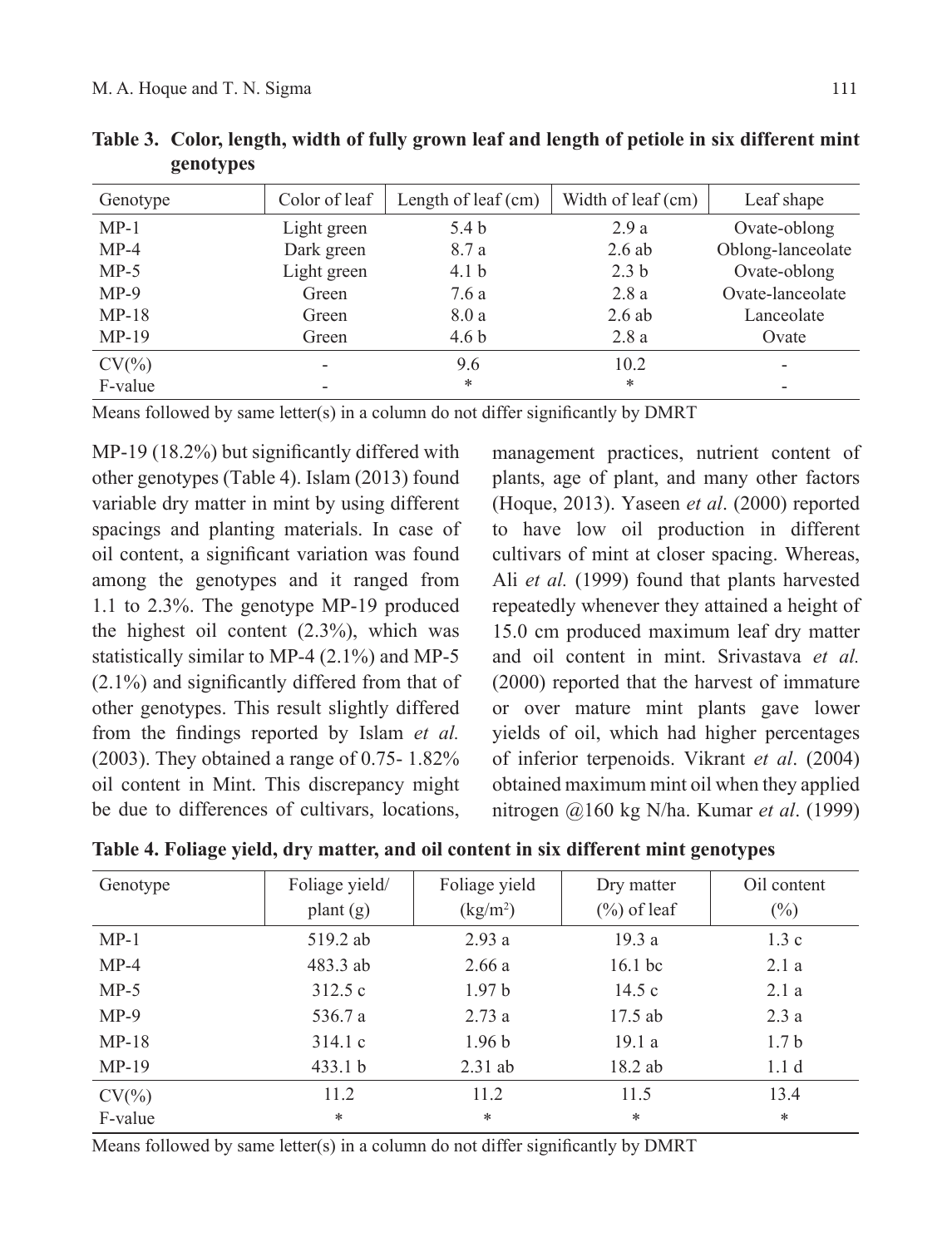and Verma *et al*. (2010) also recorded varied amount of oil in different types of mint.

## **Conclusion**

On the basis of above results and discussion, it may be concluded that the genotypes MP-1, MP-4, MP-9, and MP-19 may be put to further evaluation in RYT for release as varieties. MP-1 and MP-19 may be considered for foliage production and MP-4 and MP-9 may be considered for oil extraction.

## **Acknowledgment**

The authors thankfully acknowledge the Research wing of Bangabandhu Sheikh Mujibur Rahman Agricultural University, Gazipur 1706 for funding through RMC project to conduct the research work.

#### **References**

- Ali, M. S., D. Yazdani, B. H. Naghdi, M. Ahwazi and F. Nazari. 1999. Effect of nitrogen and phosphorus fertilizer levels and harvesting schedule on dry matter and oil yield in peppermint (*Mentha pipperita*). *J. Medicinal Aromat. Pl. Sci.* 21: 927-930.
- Almeida, P. P., N. Mezzomo and S. R. S. Ferreira. 2012. Extraction of *Mentha spicata* L. volatile compounds: Evaluation of process parameters and extract composition**.** *Food Bioprocess Technol*. 5(2): 548-559.
- Alvi, M. N., S. Ahmad and K. Rehman. 2001. Preparation of menthol crystals from mint- (*Mentha arvensis*). *Int. J. Agri. Biol.* 3(4): 527-528.
- Anonymous. 2012. A guide to mint with information on the nutritional value of mint and ideas for use. (*Available in: http://www. helpwithcooking.com/ herb-guide/mint.html; retrieved on 11/10/2014*).
- Anonymous. 2008. Final report on "Cultivation of mint as a viable alternative livelihood in East and North East of Afghanistan". RALF-02-11. Ministry of Agriculture, Irrigation and Livestock (MAIL), and Kabul University.
- Anonymous. 2011. Draft descriptor list *Mentha piperita* L. working group on medicinal and aromatic plants, November 2011. *European Cooperative Programme for plant Genetic Resources (ECPGR).* Rome, Italy. pp. 1-10.
- Curci, C. 2012. Things you didn't know about mint but should have (*Available in: http:// www.senioryears.com/mint.html, Retrieved on 12/06/2014*).
- Gupta, R. 1991. Agrotechnology of medicinal plants. *In:* Wijesekera R.O.B. (ed). *The Medicinal Plant Industry.* Florida, CRC Press, USA. pp. 43–57.
- Harley, R. M. and C. A. Brinhton. 1977. Chromosome numbers in the genus *Mentha* L. *Botanic J. Linn. Soc*. 74: 71 – 96.
- Hoque, M. A. 2013. Final report on "*Collection, Characterization and Evaluation of available Mint* (*Mentha* sp.) *genotypes in Bangladesh*". Minsitry of Science & Technology and Department of Horticulture, BSMRAU, Gazipur. Pp. 1-32.
- Hoque, M. A., R. Rumman, K. T. Akter, M. T. I. Choudhury and M. W. Faisal. 2015. Morphological characterization and evaluation of twenty two mint genotypes. *Research & Reviews: J. Crop Sci. Technol.* 4(1): 4-12.
- Islam, A., K. T. Osman and M. Rahman. 2003. Effect of N, P, and K fertilizers on growth and herb and oil yield of *Mentha arvensis* in Bangladesh. *J. Medicinal Aromat. Pl. Sci.* 25(3): 661-667.
- Islam, S. 2013. Effects of stem cutting and spacing on yield and quality of mint*-* An unpublished MS Thesis. Department of Horticulture, Bangabandhu Sheikh Mujibur Rahman Agricultural University, Gazipur 1706.
- Kattimani, K. N. and Y. N. Reddy. 2000. Effect of planting material and spacing on growth, biomass, oil yield and quality of Japanese mint (*Mentha arvensis* L.). *J. Essential Oil Bearing Pl*. 3(1): 33-43.
- Kumar, S., J. R. Bahl, P. Shukla, A. Singh, G. Ram, R. P. Bansal and S. Sharma. 1999. Screening